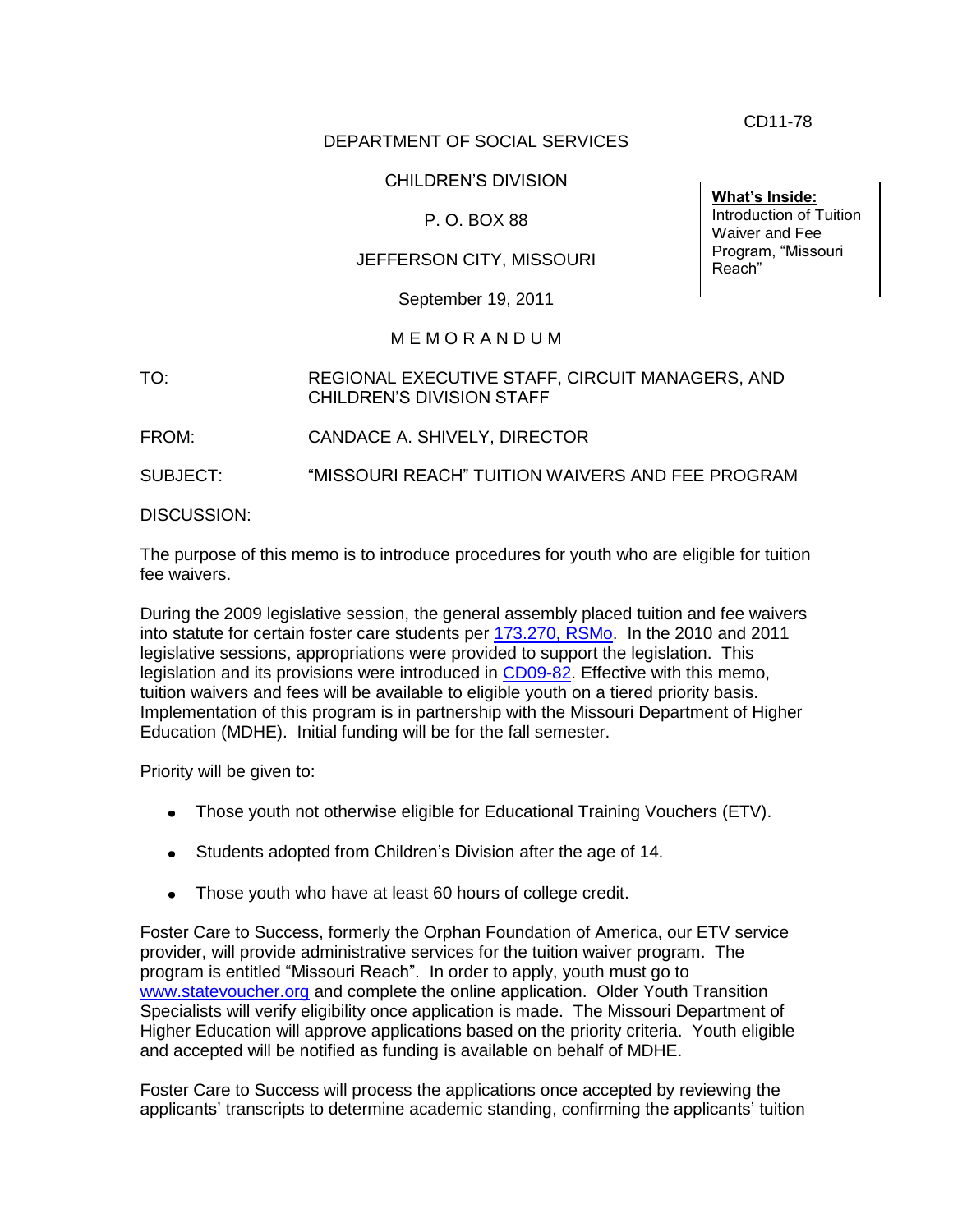and fees with the college or university, and working with students to develop a community service action plan that will be verifiable and outcome based.

Youth who meet the eligibility criteria are encouraged to make application. MDHE will establish the types of community service and public internships that youth may participate in to meet this requirement. Institutions of Higher Education the youth attends will monitor compliance and report it to MDHE. Once a youth is approved for the tuition waiver, continued participation in the program will be determined by academic standing, community service participation, and funding of the program.

# **NECESSARY ACTION**

- 1. Review this memorandum with all Children's Division staff.
- 2. All questions should be cleared through normal supervisory channels and directed to:

#### **PDS CONTACT**

Sally A. Gaines 573-522-6279 [Sally.A.Gaines@dss.mo.gov](mailto:Sally.A.Gaines@dss.mo.gov) **PROGRAM MANAGER** Dena D. Driver 573-751-3171 [Dena.Driver@dss.mo.gov](mailto:Dena.Driver@dss.mo.gov)

#### **CHILD WELFARE MANUAL REVISIONS** N/A

**FORMS AND INSTRUCTIONS** N/A

# **REFERENCE DOCUMENTS AND RESOURCES**

<https://www.statevoucher.org/>

#### **RELATED STATUTE**

[H.B. 481, Chapter 173, Department of Higher Education, Section 173.270](http://www.moga.mo.gov/statutes/C100-199/1730000270.HTM)

# **ADMINISTRATIVE RULE**

N/A

## **COUNCIL ON ACCREDITATION (COA) STANDARDS** [PA-FC9](http://www.coastandards.org/standards.php?navView=public&core_id=260)

**CHILD AND FAMILY SERVICES REVIEW (CFSR)** [On-site Review Tool, Item 10, Other Planned Permanent Living Arrangement](http://dssweb/cs/training/cfsr/cfsr_perm_i_10.pdf)

# **PROTECTIVE FACTORS (**Link applicable factors and enter N/A if not applicable.)

Parental Resilience: N/A

Social Connections: N/A

Knowledge of Parenting and Child Development: N/A

Concrete Support in Times of Need:

<http://www.dss.mo.gov/cd/info/cwmanual/philbase.pdf>

Social and Emotional Competence of Children: N/A